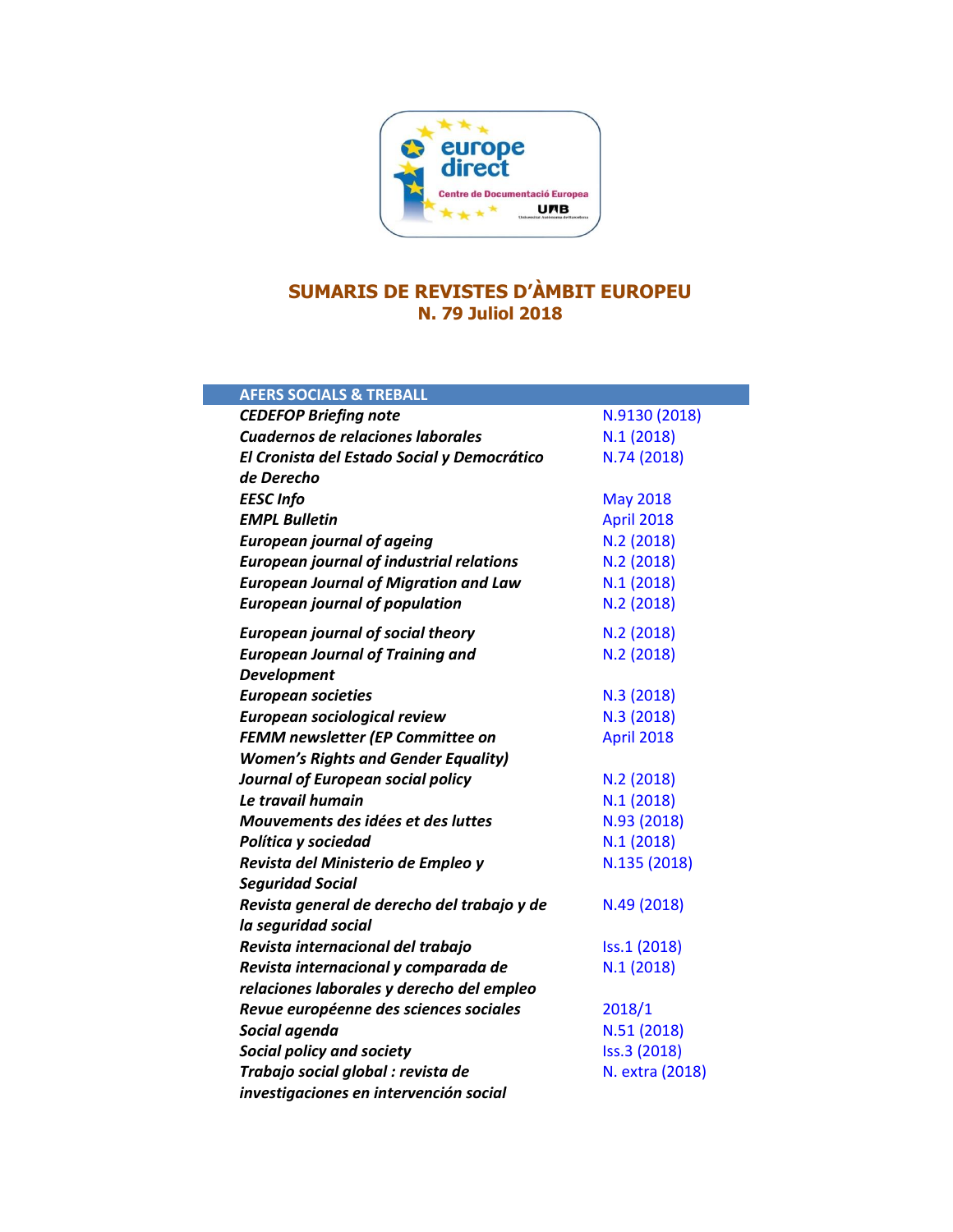| <b>AGRICULTURA &amp; PESCA</b>                     |                   |
|----------------------------------------------------|-------------------|
| <b>AGRI Newsletter (EP Committee on</b>            | Iss.7 (2018)      |
| <b>Agriculture and Rural Development)</b>          |                   |
| Boletín electrónico (Red Española de               | 8.6.2018          |
| <b>Desarrollo Rural)</b>                           |                   |
| Économie rurale                                    | N.363 (2018)      |
| <b>EU rural review (European Network for</b>       | N.26 (2018)       |
| <b>Rural Development)</b>                          |                   |
| <b>EuroChoices (The Agricultural Economics</b>     | N.1(2018)         |
| Society and the European Association of            |                   |
| <b>Agricultural Economists)</b>                    |                   |
| Europa azul                                        | N.165 (2018)      |
| <b>European review of agricultural economics</b>   | N.3 (2018)        |
| <b>Maritime Affairs and Fisheries. Newsletter</b>  | (8.6.2018)        |
| <b>Monitoring Agri-trade Policy</b>                | <b>June 2018</b>  |
| New medit (Mediterranean journal of                | N.1(2018)         |
| economics, agriculture and environment)            |                   |
| <b>OECD Food, Agriculture and Fisheries Paper</b>  | N.111 (2018)      |
| <b>Official Gazette of the Community Plant</b>     | N.2 (2018)        |
| <b>Variety Office</b>                              |                   |
| <b>PECH - EP Committee on Fisheries</b>            | <b>April 2018</b> |
| Vida rural                                         | N. 447 (2018)     |
|                                                    |                   |
| AJUDA HUMANITÀRIA & COOPERACIÓ AL DESENVOLUPAMENT  |                   |
|                                                    |                   |
|                                                    | 2017              |
| Annual Report on the implementation of             |                   |
| the EU's instruments for financing external        |                   |
| actions in 2016                                    |                   |
| Annual report on EIB activity in Africa, the       | 2017              |
| Caribbean and Pacific, and the overseas            |                   |
| territories                                        |                   |
| <b>Cooperation and conflict</b>                    | N.2(2018)         |
| Desarrollo económico: revista de ciencias          | N.223 (2018)      |
| sociales                                           |                   |
| <b>Development and change</b>                      | Iss.3 (2018)      |
| Development policy review                          | N.4(2018)         |
| <b>European Asylum Support Office-Trends</b>       | April 2018        |
| <b>European Journal of International Relations</b> | N.2 (2018)        |
| Finanzas y desarrollo                              | <b>Junio 2018</b> |
| Journal of development economics                   | V.134(2018)       |
| Journal of international development               | N.4(2018)         |
| Mondes en développement                            | N.182 (2018)      |
| <b>Oxford development studies</b>                  | N.2 (2018)        |
| <b>Review of development economics</b>             | N.2 (2018)        |
| Revue d'économie du développement                  | 2017/2            |
| Revue Int. des Études du Développment              | N.234 (2018)      |
| The European journal of development                | N.2(2018)         |
| research<br>The Journal of development studies     | N.9 (2018)        |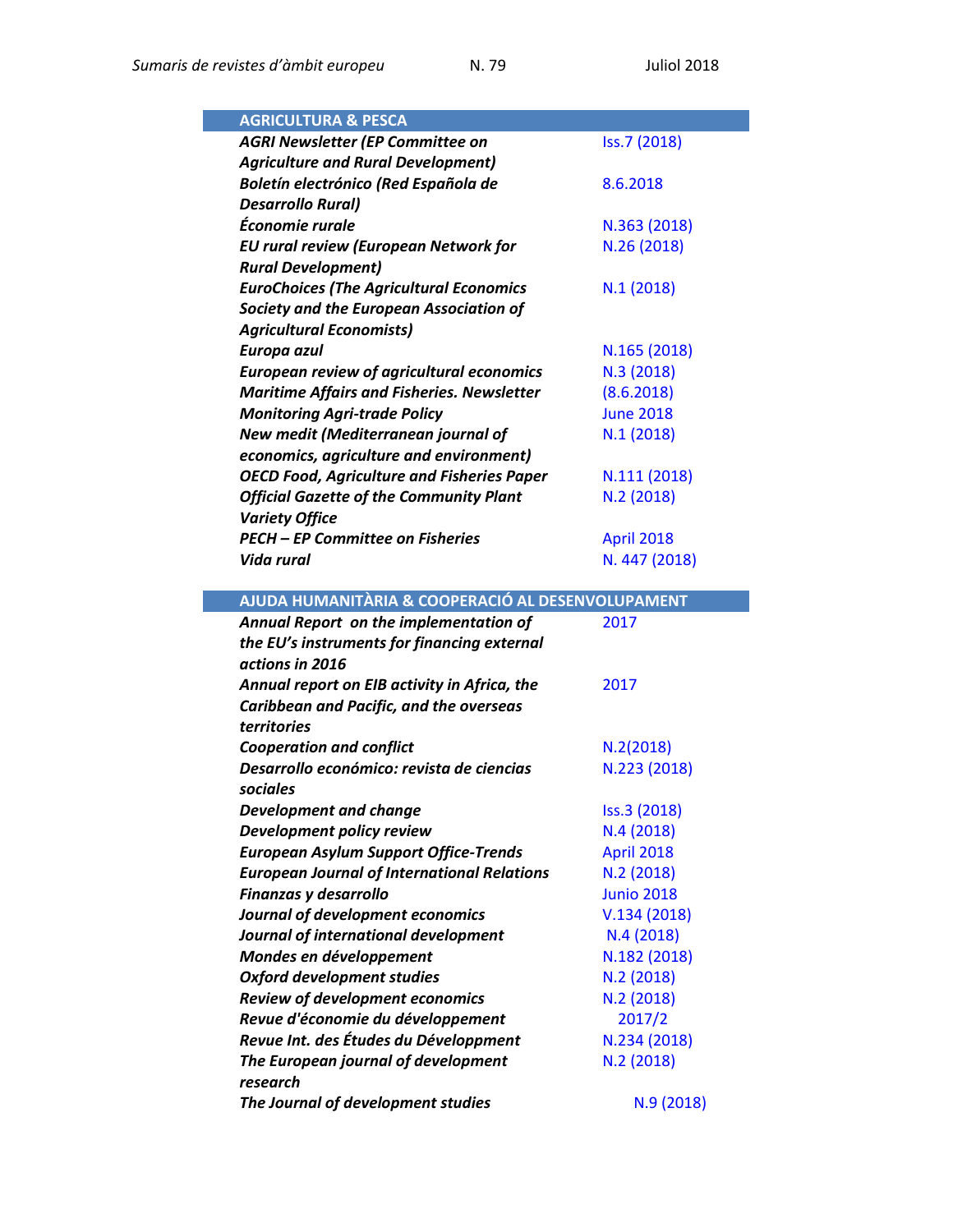## *World Development* V.110 [\(2018\)](https://www.sciencedirect.com/journal/world-development/vol/110/suppl/C)

| <b>CIÈNCIA &amp; TECNOLOGIA</b>                |                  |
|------------------------------------------------|------------------|
| <b>EDPS - Newsletter</b>                       | N.61 (2018)      |
| <b>European Researcher</b>                     | <b>June 2018</b> |
| <b>European Scientific Journal</b>             | N.15 (2018)      |
| <b>Horizon. The EU Research and Innovation</b> | <b>June 2018</b> |
| <b>Magazine</b>                                |                  |
| <b>JRC Newsletter</b>                          | <b>June 2018</b> |
| <b>Official journal EPO</b>                    | N.5 (2018)       |
| Research*eu results magazine                   | N.72 (2018)      |
| <b>Science &amp; Policy Briefing</b>           | <b>May 2018</b>  |
|                                                |                  |
| <b>ECONOMIA</b>                                |                  |
| Alternativas económicas                        | N.59 (2018)      |
| <b>BCE - Informe de convergencia</b>           | <b>Mayo 2018</b> |
| <b>BCE - Proyecciones macroeconómicas</b>      | <b>June 2018</b> |
| <b>Boletín económico del BCE</b>               | N.3 (2018)       |
| Committee on budgets newsletter                | 19.6.2018        |
| <b>Convergence reports</b>                     | 2018             |
| Cuadernos de información económica             | N.264 (2018)     |
| Documentos de trabajo (ICAE)                   | N.17 (2018)      |
| <b>Eastern European Economics</b>              | N.3 (2018)       |
| <b>EC Tax review</b>                           | N.3 (2018)       |
| <b>ECB - Financial Stability Review</b>        | <b>May 2018</b>  |
| <b>ECB - Occasional paper</b>                  | N.209 (2018)     |
| <b>ECB - Research bulletin</b>                 | N.46 (2018)      |
| <b>ECB - Statistics paper series</b>           | N.28 (2018)      |
| <b>ECB WP</b>                                  | N.2160 (2018)    |
| <b>ECFIN Economic Briefs</b>                   | N.37 (2018)      |
| <b>ECFIN E-news</b>                            | N.178 (2018)     |

| <b>ECB - Financial Stability Review</b>       | <b>May 2018</b>   |
|-----------------------------------------------|-------------------|
| <b>ECB - Occasional paper</b>                 | N.209 (2018)      |
| <b>ECB - Research bulletin</b>                | N.46 (2018)       |
| <b>ECB - Statistics paper series</b>          | N.28 (2018)       |
| <b>ECB WP</b>                                 | N.2160 (2018)     |
| <b>ECFIN Economic Briefs</b>                  | N.37 (2018)       |
| <b>ECFIN E-news</b>                           | N.178 (2018)      |
| <b>ECON Online</b>                            | <b>June 2018</b>  |
| Économie politique                            | N.78 (2018)       |
| <b>EIB Annual Report</b>                      | 2017              |
| <b>EIB Financial Report</b>                   | 2017              |
| EIB Informe de actividad                      | 2017              |
| <b>EIB Working Papers</b>                     | N.4(2018)         |
| EIB's e-newsletter                            | <b>June 2018</b>  |
| <b>EU Candidate and Potential Candidate</b>   | 1st. quarter 2018 |
| <b>Countries' Economic Quarterly</b>          |                   |
| <b>European Court of Auditors. Journal</b>    | N.5(2018)         |
| European economic review                      | V.107(2018)       |
| <b>European economy. Discussion papers</b>    | N.81 (2018)       |
| <b>European economy. Institutional Papers</b> | N.79 (2018)       |
| <b>European journal of government and</b>     | N.2 (2017)        |
| economics                                     |                   |
| <b>European journal of law and economics</b>  | N.3 (2018)        |
| <b>Eurostatistics</b>                         | 6/2018            |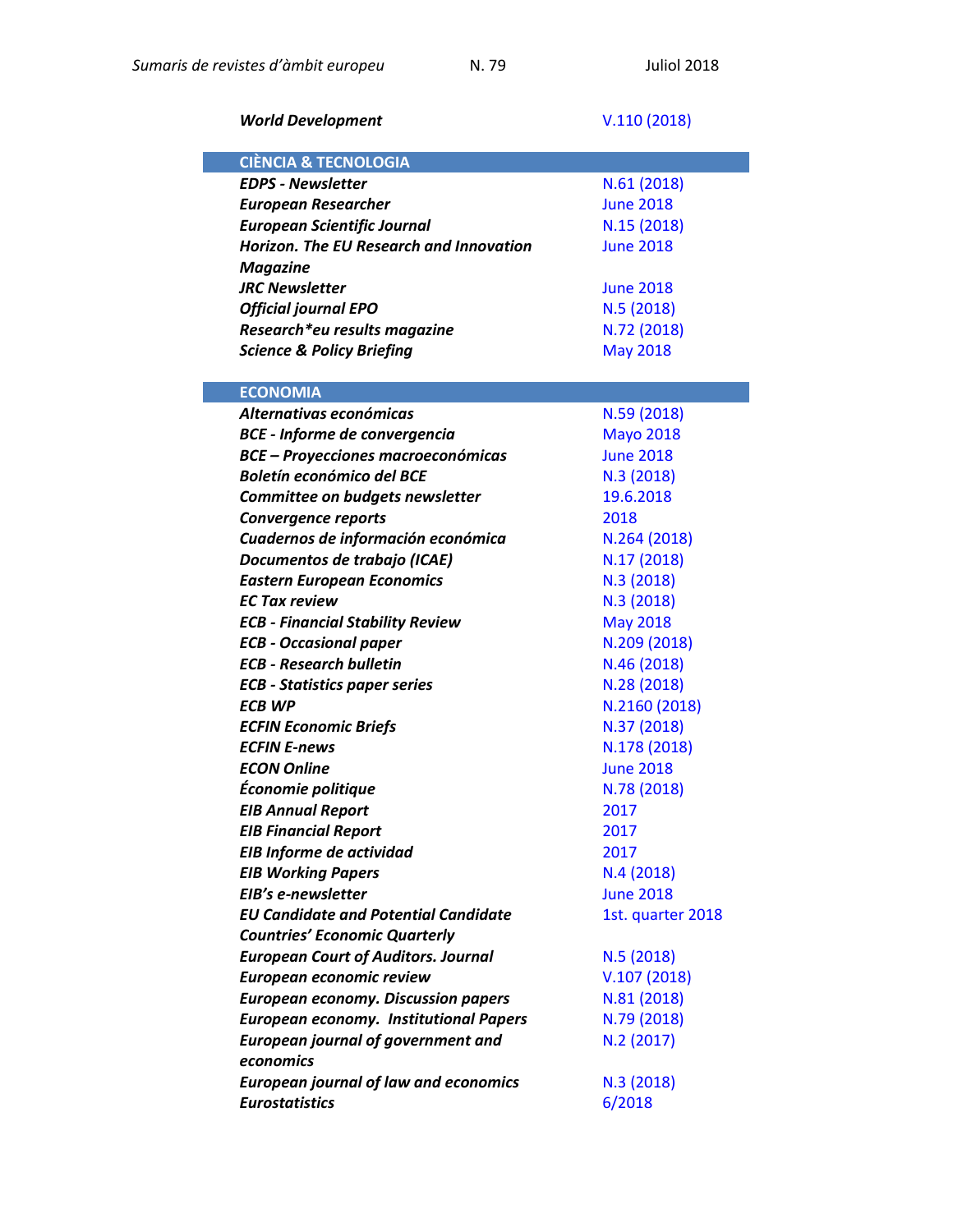| <b>Finanzas y Desarrollo</b>                       | <b>Junio 2018</b> |
|----------------------------------------------------|-------------------|
| <b>Global Trade and Customs Journal</b>            | N.6 (2018)        |
| Hacienda Pública Española                          | N.224 (2018)      |
| Harmonised indices - monthly data                  | 15.6.2018         |
| <b>IMCO Newsletter</b>                             | N.93 (2018)       |
| International tax and public finance               | N.3 (2018)        |
| <b>European Court of Auditors - Reports</b>        | N.14 (2018)       |
| Journal of economic growth                         | N.2 (2018)        |
| Journal of world trade                             | N.3 (2018)        |
| <b>Legal issues of economic integration</b>        | N.2 (2018)        |
| <b>Mediterráneo Económico</b>                      | N.31 (2018)       |
| <b>OECD Economics Department Working</b>           | N.1475 (2018)     |
| <b>Papers</b>                                      |                   |
| <b>OECD Trade Policy Papers</b>                    | N.215 (2018)      |
| Presupuesto y gasto público                        | N.90 (2018)       |
| Quarterly report on the euro area                  | N.1(2018)         |
| <b>Report on results of EIB operations outside</b> | 2017              |
| the EU                                             |                   |
| Report on the implementation of the EIB's          | 2017              |
| Transparency Policy in                             |                   |
| Revue internationale de droit économique           | 2017/4            |
| <b>Taxation news</b>                               | 22.6.2018         |
| <b>Taxation papers</b>                             | N.71 (2017)       |
| The European journal of comparative                | N.1 (2018)        |
| economics                                          |                   |
| <b>Zew News</b>                                    | $5/6 - 2018$      |
|                                                    |                   |
| <b>EDUCACIÓ, CULTURA &amp; AUDIOVISUALS</b>        |                   |
| Área abierta                                       | N.2(2018)         |
| <b>C-News: culturelink newsletter</b>              | N.124 (2018)      |
| <b>CEDEFOP Briefing notes b</b>                    | N.9130 (2018)     |
| <b>CEDEFOP Information series</b>                  | N.4162 (2018)     |
| <b>CEDEFOP Research papers</b>                     | N.66 (2018)       |
| <b>Culture action Europe</b>                       | (30.5.2018)       |
| <b>Digital TV Europe</b>                           | <b>July 2018</b>  |
| <b>European Credit System for Vocational</b>       | N.31 (2018)       |
| <b>Education &amp; Training</b>                    |                   |
| Les Enjeux de l'information et de la               | 2016 (N.18/2)     |
| communication                                      |                   |
| Études: revue de culture contemporaine             | 2018/6            |
| <b>European journal of communication</b>           | N.3 (2018)        |
| <b>European journal of cultural studies</b>        | N.3 (2018)        |
| <b>European journal of special needs education</b> | N.3 (2018)        |

**Eurydice news Eurydice news [Spring](https://eacea.ec.europa.eu/national-policies/eurydice/content/eurydice-news-3_en) 2018** 

V.15 [\(2018\)](http://eu-topias.org/)

[2018-7](http://merlin.obs.coe.int/newsletter.php)

*Eu-Topías: revista de interculturalidad, comunicación y estudios europeos* 

*Audiovisual Observatory* 

*IRIS : Legal Observations of the European*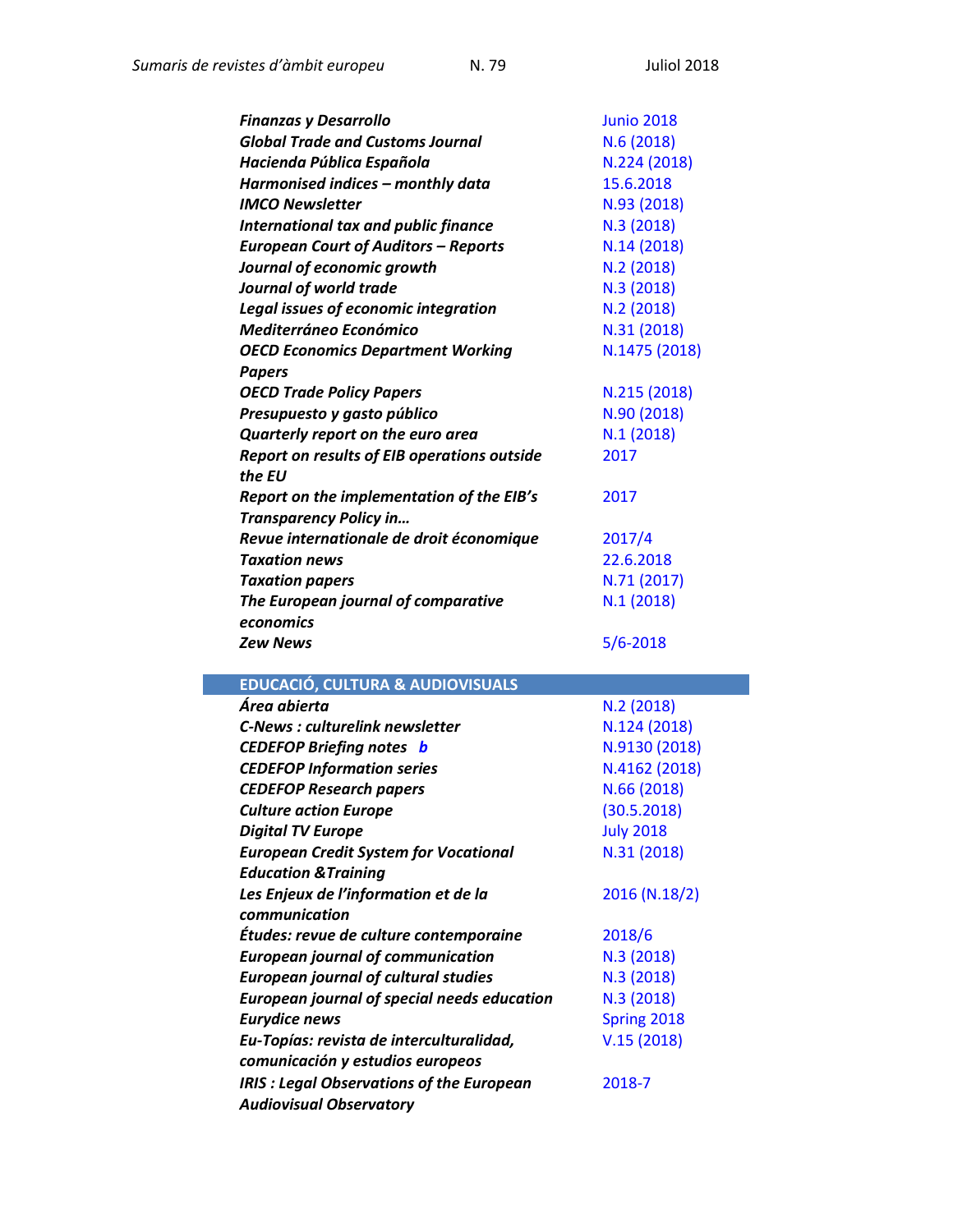| N.79<br>Sumaris de revistes d'àmbit europeu                  | <b>Juliol 2018</b> |
|--------------------------------------------------------------|--------------------|
| Puntoycoma-boletín de los traductores<br>españoles           | N.157 (2018)       |
| La Revue internationale de l'éducation<br>familiale          | N.42 (2017)        |
| The European language gazette                                | N.42 (2018)        |
| The International journal of management                      | N.3(2018)          |
| education                                                    |                    |
| <b>Tuning journal for higher education</b>                   | N.2(2018)          |
| <b>EMPRESA</b>                                               |                    |
| <b>Alicante news</b>                                         | <b>May 2018</b>    |
| e-Competitions e-Bulletin                                    | <b>June 2018</b>   |
| <b>Eurochambres Position Papers</b>                          | 8.6.2018           |
| <b>European accounting review</b>                            | N.3(2018)          |
| <b>European business law review</b>                          | V.29/3(2018)       |
| <b>European business review</b>                              | N.4(2018)          |
| <b>European company law</b>                                  | V.15/3(2018)       |
| <b>European competition journal</b>                          | N.1(2018)          |
| <b>European journal of innovation</b>                        | N.3(2018)          |
| management                                                   |                    |
| <b>European patent bulletin</b>                              | N.1826             |
| European Patent Office - Official journal                    | N.6(2018)          |
| Informe sobre la política de competencia                     | 2017               |
| <b>Innovations</b>                                           | N.56 (2018)        |
| <b>ITRE Newsletter</b>                                       | Iss.7 (2018)       |
| Journal of antitrust enforcement                             | N.2(2018)          |
| Le Télémaque                                                 | N.52 (2017)        |
| Les Enjeux de l'information et de la<br>communication        | 2016 (N.18/2)      |
| <b>Official journal: EUIPO</b>                               | <b>June 2018</b>   |
| The European business review                                 | <b>June 2018</b>   |
|                                                              |                    |
| <b>INTEGRACIÓ &amp; GOVERNANÇA EUROPEA</b>                   |                    |
| <b>ARENA Working Papers</b>                                  | N.5(2018)          |
| <b>CER Bulletin</b>                                          | N.120 (2018)       |
| <b>Common market law review</b>                              | N.3(2018)          |
| <b>Comparative European politics</b>                         | N.4(2018)          |
| <b>Confrontations Europe, La revue</b>                       | N.121 (2018)       |
| Cuadernos de gobierno y administración                       | N.1(2018)          |
| pública                                                      |                    |
| Eu-topías: revista de interculturalidad,                     | N.15 (2018)        |
| comunicación y estudios europeos                             |                    |
| <b>Eurobarometer</b>                                         | N.89 (2018)        |
| European papers: a journal on law and                        | N.1(2018)          |
| integration                                                  |                    |
| <b>European Union Politics</b>                               | N.2(2018)          |
| Geopolítica(s). Revista de estudios sobre<br>espacio y poder | N.1(2018)          |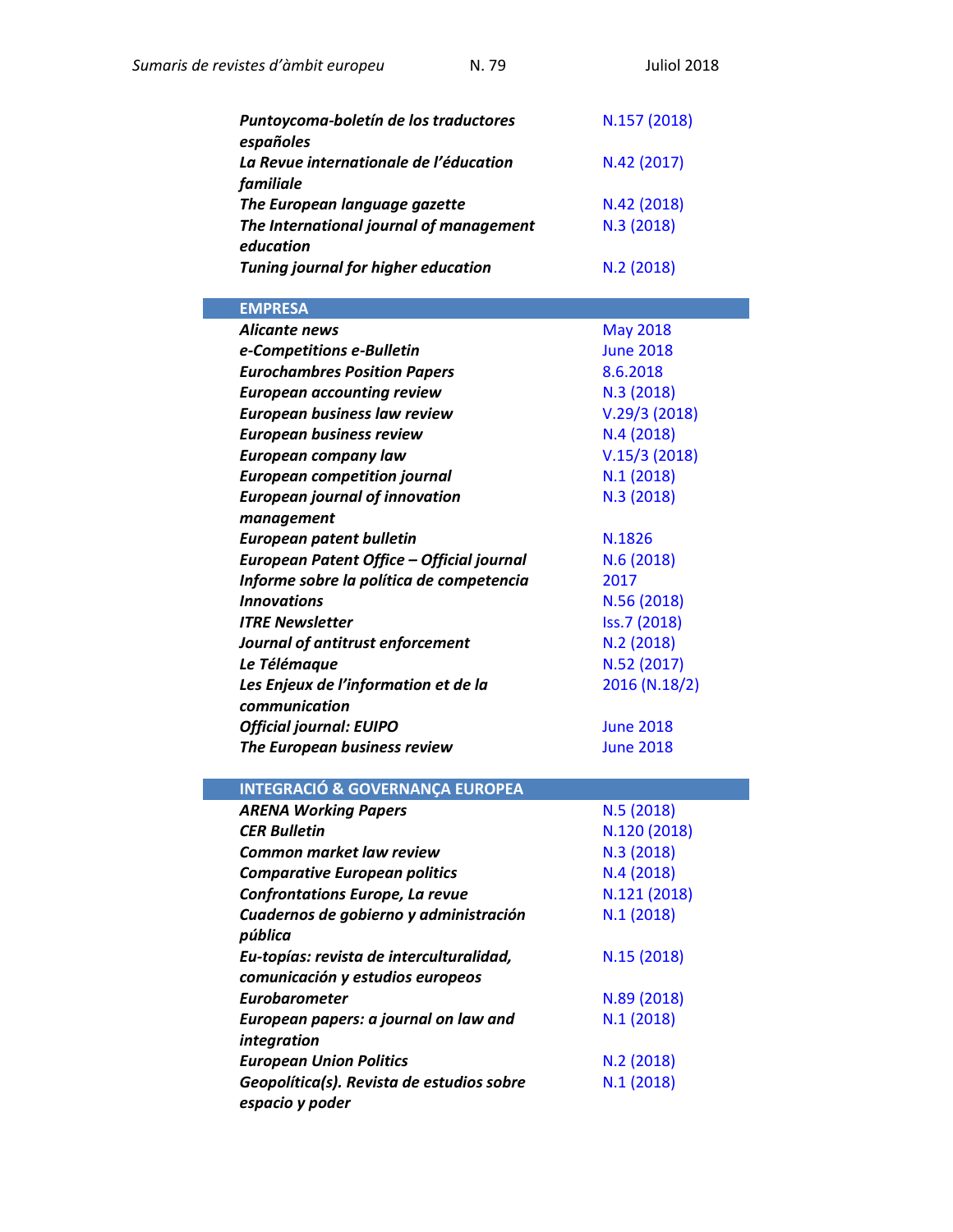| <b>Ideas on Europe (UACE)</b>               | <b>June 2018</b> |
|---------------------------------------------|------------------|
| Journal of common market studies            | N.5 (2018)       |
| Journal of contemporary European research   | N.2(2018)        |
| Journal of European Public Policy           | Iss.8 (2018)     |
| Les Cahiers européens de Sciences Po        | N.1(2018)        |
| <b>Legal issues of economic integration</b> | V.45/2(2018)     |
| <b>Multitudes</b>                           | N.71 (2018)      |
| Política y sociedad                         | N.1(2018)        |
| <b>Politico</b>                             | <b>July 2018</b> |
| Politique étrangère                         | N.2(2018)        |
| Politique européenne                        | N.59 (2018)      |
| <b>Politix</b>                              | 2018 (N.121)     |
| <b>Review of European studies</b>           | N.3 (2018)       |
| Revista electrónica Cátedra Jean Monnet     | N.2 (2017)       |
| Revista española de ciencia política        | N.46 (2018)      |
| Revista Schuman. Europa en la UCLM          | N.4 (2018)       |
| Revue des affaires européennes              | N.4(2017)        |
| Revue du marché commun et de l'Union        | N.619 (2018)     |
| européenne                                  |                  |
| <b>Romanian journal of European affairs</b> | N.1(2018)        |
| <b>RSCAS Policy Briefs</b>                  | N.8 (2018)       |
| <b>RSCAS Working Papers</b>                 | N.16 (2018)      |
| RUE. revista universitaria europea          | N.29 (2018)      |
| <b>The Parliament Magazine</b>              | Iss.478 (2018)   |

## **JUSTÍCIA & DRET DE LA UE**

| Alerta: Informe sobre conflictes, drets           | 2018          |
|---------------------------------------------------|---------------|
| humans i construcció de pau                       |               |
| Amnistía internacional: revista sobre             | N.138 (2018)  |
| derechos humanos                                  |               |
| Anuario español de derecho internacional          | N.34 (2018)   |
| Boletín del Ministerio de Justicia (estudios      | N.2209 (2018) |
| doctrinales)                                      |               |
| Civitas. Revista española de derecho              | N.66 (2018)   |
| europeo                                           |               |
| Droit et société                                  | N.98 (2018)   |
| <b>EDPS Newsletter</b>                            | N.62 (2018)   |
| <b>Eurojust annual report</b>                     | 2017          |
| Europe: actualité du droit communautaire          | N.5(2018)     |
| <b>European Institute for Gender Equality</b>     | N.37 (2018)   |
| <b>Newsletter</b>                                 |               |
| European journal of crime, criminal law and       | N.2(2018)     |
| criminal justice                                  |               |
| <b>European journal of international law EJIL</b> | N.1(2018)     |
| <b>European journal of migration and law</b>      | N.2(2018)     |
| <b>European law review</b>                        | N.2(2018)     |
| <b>European Police Science and Research</b>       | N.17 (2018)   |
| <b>Bulletin</b>                                   |               |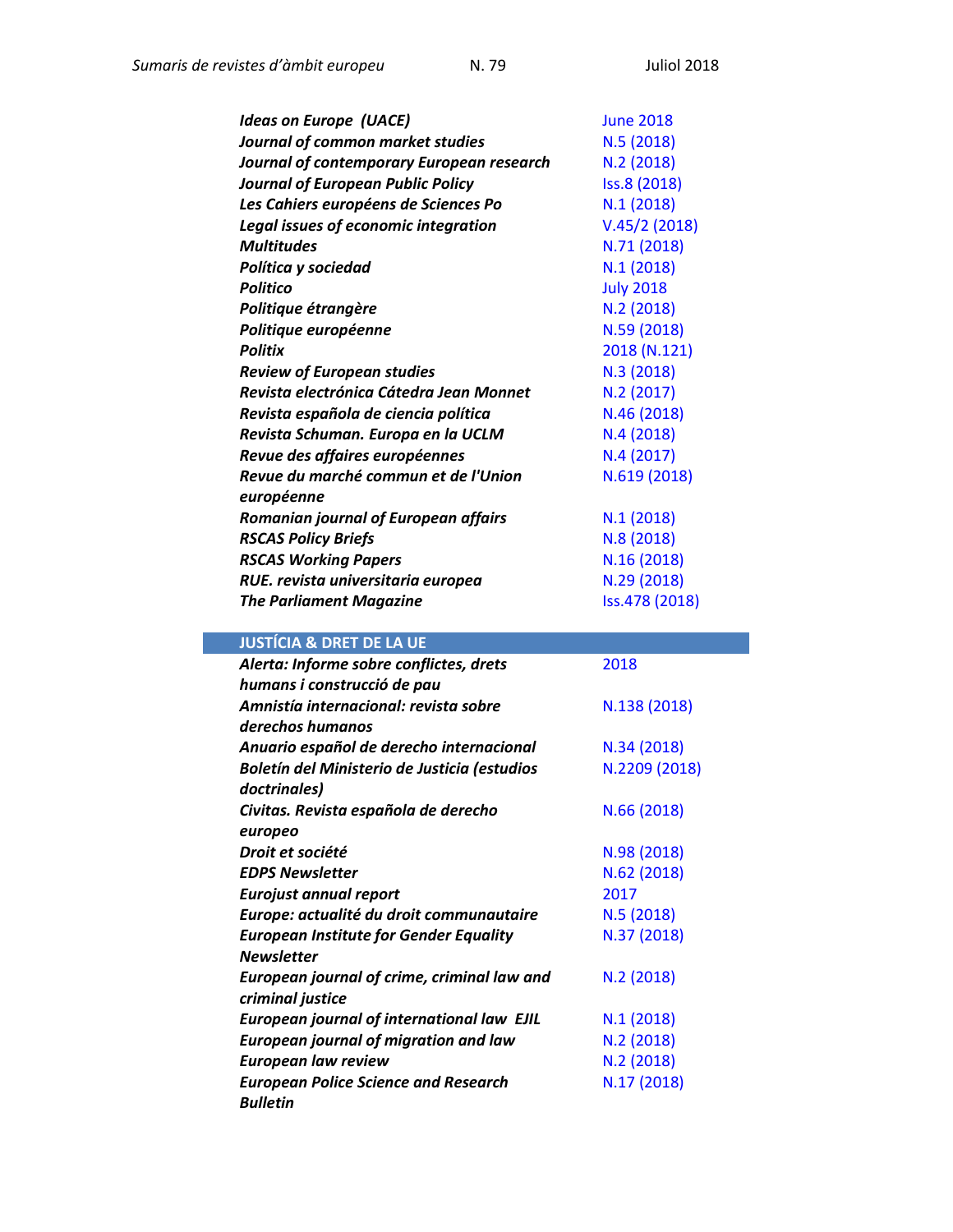| <b>European public law</b>                   | V.24/2(2018)     |
|----------------------------------------------|------------------|
| <b>Fundamental rights report</b>             | 2018             |
| InDret: revista para el análisis del derecho | N.2 (2018)       |
| International journal of constitutional law  | N.2 (2018)       |
| La Ley Unión Europea                         | N.60 (2018)      |
| <b>Maastricht journal of European and</b>    | N.1 (2018)       |
| comparative law                              |                  |
| Revista de derecho comunitario               | N.59 (2018)      |
| europeo                                      |                  |
| Revista de derecho político                  | N.101 (2018)     |
| Revista general de derecho europeo           | N.45 (2018)      |
| Revue des Droits de l'Homme                  | N.14 (2018)      |
| Revue du droit de l'Union européenne         | N.1(2018)        |
| Revue européenne des migrations              | N.2 (2017)       |
| <i>internationales</i>                       |                  |
| Revue trimestrielle de droit européen        | N.1 (2018)       |
|                                              |                  |
| The International journal of human rights    | N.6 (2018)       |
|                                              |                  |
| <b>MEDI AMBIENT &amp; ENERGIA</b>            |                  |
| <b>EcoAP Newsletter</b>                      | (14.6.2018)      |
| Ecozon@: European journal of literature,     | N.1(2018)        |
| culture and environment                      |                  |
| <b>Energy in Europe - newsletter</b>         | <b>June 2018</b> |
| <b>ENVI News</b>                             | <b>June 2018</b> |
| <b>Environmental policy and governance</b>   | N.3 (2018)       |
| État des énergies renouvelables en Europe    | 2017             |
| <b>European energy and environmental law</b> | N.3 (2018)       |
| review                                       |                  |
| European energy journal                      | Iss.21 (2017)    |
| <b>LIFE</b> newsletter                       | <b>May 2018</b>  |
| Science for environment policy. News alert   | N.509            |
|                                              |                  |

| REGIUIS & DESENVULUFAIVIENT LUCAL                  |              |
|----------------------------------------------------|--------------|
| Carta local : revista de la FEMIP                  | N.314 (2018) |
| Cités                                              | N.73 (2018)  |
| <b>Flux : cahiers scientifiques internationaux</b> | N.112 (2018) |
| réseau et territorie                               |              |
| <b>Investigaciones regionales</b>                  | N.40 (2018)  |
| Panorama inforegio                                 | N.65 (2018)  |
| Reginews: newsletter of the committee on           | N.29 (2018)  |
| regional development                               |              |
| <b>Regional and federal studies</b>                | N.4(2018)    |
| Revista d'estudis autonòmics i federals            | N.27 (2018)  |

## **RELACIONS EXTERIORS & POLÍTICA DE SEGURETAT**

*Afkar ideas: revista trimestral para el diálogo entre el Magreb, España y Europa* 

N.57 [\(2018\)](https://www.politicaexterior.com/afkar-ideas/?numeroRevista=57)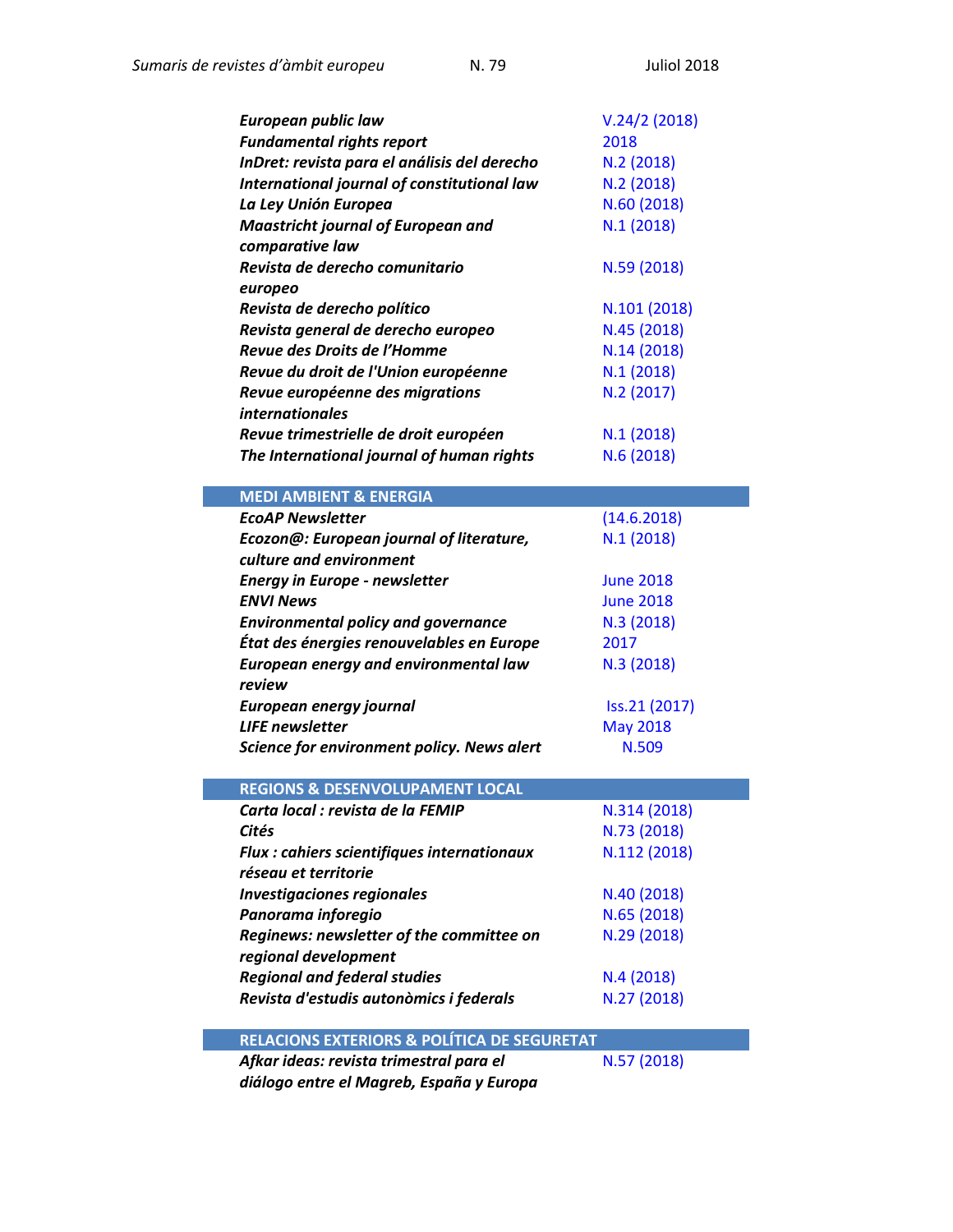| Alerta! Informe sobre conflictos, derechos         | 2018              |
|----------------------------------------------------|-------------------|
| humanos y construcción de paz                      |                   |
| Anuari IEMed de la Mediterrània                    | 2018              |
| <b>Anuario internacional CIDOB</b>                 | 2018              |
| <b>Boletín/Newsletter Elcano</b>                   | N.214 (2018)      |
| <b>Boletín RIBEI</b>                               | N.29 (2018)       |
| <b>CBRNE-Terrorism newsletter</b>                  | <b>June 2018</b>  |
| <b>Central European journal of international</b>   | N.2(2018)         |
| and security studies                               |                   |
| Critique internationale: revue comparative         | N.79 (2018)       |
| de sciences sociales                               |                   |
| <b>Esglobal</b>                                    | <b>Julio 2018</b> |
| Estudios de política exterior                      | N.184 (2018)      |
| <b>EU Candidate &amp; Potential Candidate</b>      | 1st. (2018)       |
| <b>Countries Economic Quarterly-CCEQ</b>           |                   |
| <b>EUROMIL news</b>                                | 26.6.2018         |
| European foreign affairs review                    | $N.1/1$ (2018)    |
| <b>European journal of international law</b>       | N.1(2018)         |
| <b>European journal of international relations</b> | N.2 (2018)        |
| <b>European Review of International Studies</b>    | N.1(2018)         |
| <b>European security</b>                           | N.2(2018)         |
| <b>Impetus: magazine of the EU Military Staff</b>  | N.25 (2018)       |
| Informe semanal. Política Exterior                 | 1090 (2018)       |
| <b>Informes Elcano</b>                             | N.23 (2018)       |
| <b>International security</b>                      | N.4 (2018)        |
| <b>ISS Brief</b>                                   | N.6 (2018)        |
| <b>ISS Chaillot Papers</b>                         | N.145 (2018)      |
| <b>Notes internacionals</b>                        | N.197 (2018)      |
| OASIS. Observatorio de análisis de los             | N.27 (2018)       |
| sistemas internacionales                           |                   |
| Quaderns de la Mediterrània                        | N.26(2018)        |
| Relaciones internacionales. Revista                | N.38 (2018)       |
| académica cuatrimestral                            |                   |
| Relations internationales                          | N.173 (2018)      |
| RESI. Revista de estudios en seguridad             | N.1(2018)         |
| internacional                                      |                   |
| Revista CIDOB d'afers internacionals               | N.118 (2018)      |
| Revista de Estudios Internacionales                | N.24 (2018)       |
| <b>Mediterráneos</b>                               |                   |
| Revista de la OTAN                                 | 6.7.2018          |
| Revista Elcano ARI                                 | N.23 (2018)       |
| Revista electrónica de estudios                    | N.35 (2018)       |
| <i>internacionales</i>                             |                   |
| Revista europea de estudios                        | N.106 (2018)      |
| latinoamericanos y del Caribe                      |                   |
| Revue internationale de politique comparée         | 2017/1            |
| Revue internationale et stratégique                | N.110 (2018)      |
| <b>Weekly Compass</b>                              | (26.6.2018)       |